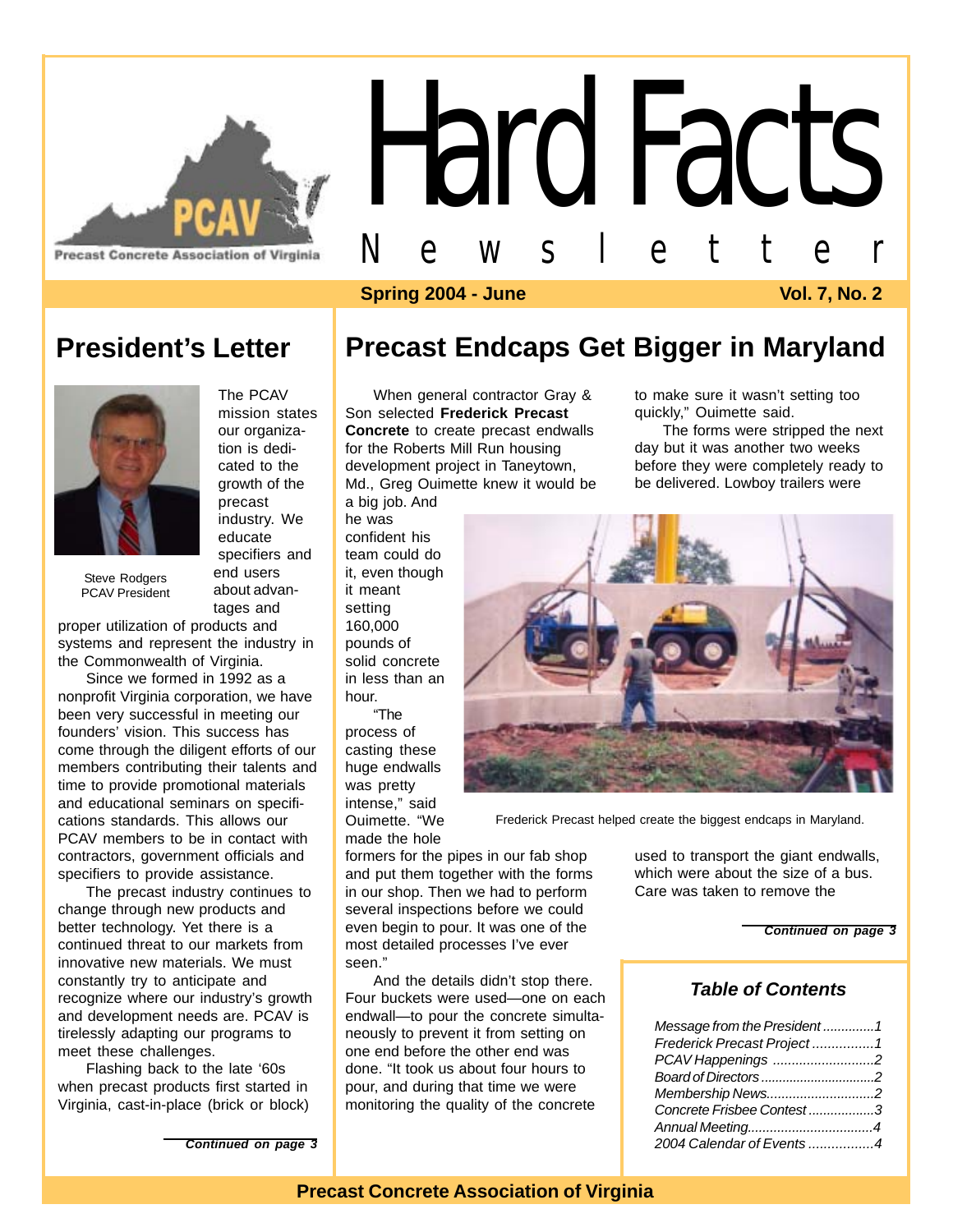#### **P C A V O f f i c e r s**

*President* Stephen Rodgers *Contractors Precast Corporation*

*Vice President* James Campbell *Winchester Building Supply Co.*

*Secretary-Treasurer* John McConnell *Nansemond Pre-Cast Concrete*

> *Associates Director* Marie Derby *Essroc Cement*

#### **P C A V D i r e c t o r s**

Don Anger *Americast - Ashland Plant*

Joe Rose *Bayshore Concrete Products*

Gregory Ouimette *Frederick Precast Concrete Inc.*

> John M. Blankenship *Hanson Pipe & Products*

Ann Couwenhouven *Hydro Conduit/Rinker Materials*

Mimi Rainero Coles *Permatile Concrete Products Company*

> Richard Rotondo *Rotondo Precast*

*Associates Representative* Scott Lander, *International Precast Supply*

*Promotional Partner Northeast Cement Shippers Association NECSA Representative* Kevin Painter, *Roanoke Cement Company*

*General Counsel* James D. Fullerton, *Fullerton & Associates*

*Managing Consultant* Mark I. Singer, *Advocates of Virginia*

*Newsletter Designer/Editor* Lois Carter Fay, *MarketingIdeaShop.com*

> *Website Designer/Editor* Mike Doung, ICNS



1108 East Main Street, Suite 904 Richmond, VA 23219

 PH: 804.346.1020 FX: 804.346.8287 Toll Free: 888.503.4800 E-mail: pcav@gopcav.com

## **PCAV Happenings**

Spring weather has set in across the Commonwealth, and the construction season has responded accordingly. PCAV members are entering their busiest time of the year. Given



Mark Singer PCAV Exec. Director

that fact, one would think that member involvement in the affairs of the association would take a hiatus. It turns out that just the opposite is true!

The challenges facing our industry both internally and externally continue on just the same, and in many ways these challenges increase during the high construction periods. I am happy to report that PCAV is effectively responding to these issues on a number of fronts.

PCAV continues to work with representatives of the Virginia Department of Transportation on areas of common interest. Those issues primarily deal with VDOT's QC/QA program allowing precast producers to participate in VDOT work. VDOT's recent "decentralization" efforts are creating greater efficiencies at the district level but also create potentially inconsistent requirements around the state. One example is the requirement by one or two districts to show the product production date on each delivery ticket. PCAV maintains that this information is already indicated on the actual product, and replicating it on the ticket is administratively burdensome. But after numerous discussions on this matter, PCAV has agreed to abide by this redundant requirement where it may be required.

PCAV also is working closely with VDOT to develop a comprehensive Repair Procedures Manual. PCAV members are currently seeking before and after photographs in order to assist in this effort. Finally, PCAV has requested a meeting with senior VDOT representatives in order to discuss the

Department's current procedure for addressing QA/QC program violations.

The Association's Education Committee continues to receive rave reviews from participants attending the numerous Technical Concrete Seminars being offered around the state. Special thanks to Ann Couwenhoven (Hydro Conduit/Rinker Materials), Patrick Rodgers (Contractors Precast Corp.) and Carissa Alexander (Hanson Pipe & Products) for organizing and presenting these programs for specifiers, local government officials and contractors. It is worth noting that these programs are offered at no charge to participants. PCAV is absorbing all costs associated with these valuable educational offerings.

Producer members should have also recently received the annual PCAV Cement Usage Survey. Producers are encouraged to promptly and accurately complete these surveys, which will be used as the financial foundation of PCAV's request for funding from the Northeast Cement Shippers Association later on this year. All responses are sent to, and

*Continued on page 3*

## **Membership News**

**John Dobbs** has replaced **Keith Colonna** as president of **Bayshore**, according to **Joe Rose**. John comes from Hamilton Form in Texas and is a registered P.E. in eight states.

**Jon L. Gilden** is the new Mid-Atlantic region sales representative for the manufactured concrete products industry at **Kaufman Products**. Jon will also represent the company at PCAV.

**Kaufman Products** is now featuring a movie of HiCap patching mortars being used, along with photographs, on its website www.kaufmanproducts.net. The movie was filmed at Americast Ashland. "Of course, we had to damage the concrete for the movie because they never require patching in that," said **Alex Kaufman**.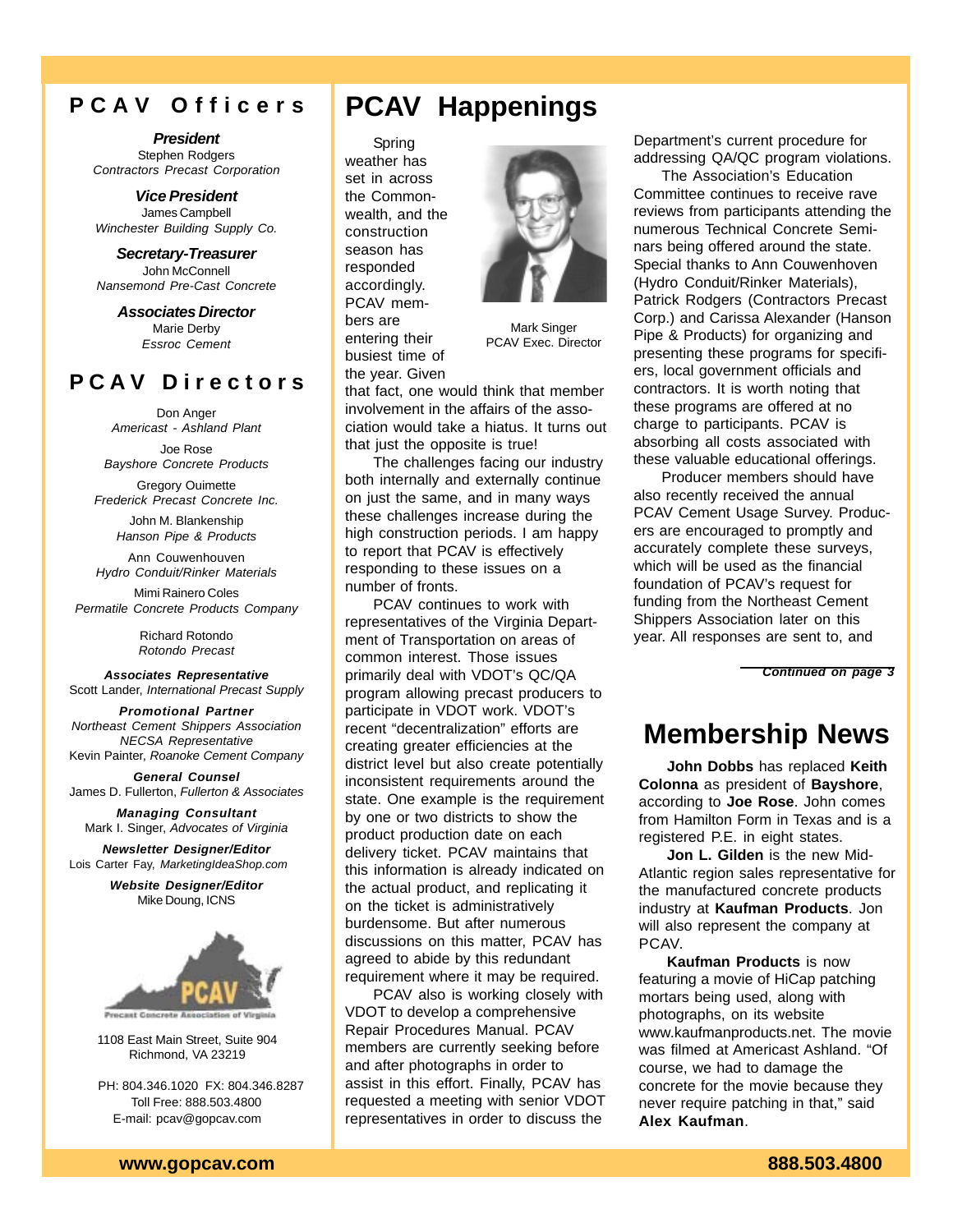#### *Continued from page 1* **President's Letter**

structures were the standard. Today PCAV estimates that approximately 95 percent of sanitary and storm structures in our state are precast concrete. Yet, most of the municipalities and state standards are still built-in-place designs.

Many of the problems that producers see on construction projects are associated too often with misunderstandings between built-in-place designs and the proper utilization of our precast designs. In the beginning there was a concerted effort between precasters to educate engineering firms, municipalities and the contractors on how to design and install precast products.

Since a large number of old-timers have recently retired and there are now many new faces in all positions, one of the immediate challenges for PCAV is to double its efforts to provide important training on precast products not found anywhere else. The education committee has been very active this year giving seminars throughout the state to engineers, municipalities and VDOT. With two more seminars scheduled for this fall more participation is needed by all to bring everyone up to speed on what is going on with our products. Also, we need VDOT and the municipalities to update their specifications and standards to represent precast products.

There are many other challenges facing our industry, and our association. Although we're number one in our industry, we can't afford to sit back, relax and rely on our past performances. On March 24, 2004 the executive committee dedicated itself to developing a new strategic plan for the future of PCAV based on the founding members' vision for our organization.

As spring signals the arrival of sunshine, warm weather and flowers blooming, the PCAV is revitalizing its efforts and meeting the new challenges in educating specifiers and end users on the proper utilization of precast products and systems. We encourage you to help us in this effort.

May all of you enjoy the springtime and have a wonderful year.

*—Steve Rodgers*

## **Learning the Fun Way**

The West Virginia University (WVU) American Society of Civil Engineers (ASCE) Student Chapter and the WVU Department of Civil and Environmental Engineering hosted the 2004 Virginia's Regional Conference April 1-3, 2004.

PCAV sent Carissa Alexander (Hanson Pipe & Products Inc.) to help judge the Concrete Frisbee competition.

In this contest students had to design and construct a concrete Frisbee to be 8"-12" round and 1"-2" thick. The primary composite had to be Portland cement and they could use nonmetallic rein-



Bluefield State team celebrates their win.

forcement mesh. The competition was divided into three scoring opportunities: aesthetics, and

#### *Continued from page 1* **Frederick Precast**

endwalls from the trailers using preengineered lift points. It took less than an hour to install them on site.

 "It was truly amazing," said Ouimette.

John Wiley, superintendent of utilities with project contractors Gray & Son in Butler, Md, said, "I believe these are the biggest endwalls in the state of Maryland, so it was pretty cool that we were able to make and install them without any problem." He said when he specified the job, he knew precast was the right solution. "It was just a matter of finding someone who could cast such large endwalls in one piece."

Frederick Precast Concrete was able to do it without a hitch.

accuracy and distance in throwing.

In this event, there were four participating schools: Bluefield State, VMI, WVU and Fairmont. Bluefield State was the overall Frisbee Competition winner.

Throughout the day, participating colleges and universities had various contests and events to choose from. In addition to the standard concrete

> canoe, surveying, technical problem solving and steel bridge competitions, there were several of out-ofthe-ordinary competitions. Besides the concrete Frisbee design-and-throw competition there was also an egg-drop competition and the "Civil Engineering Jeopardy" contest, where students could choose topics such as Hydraulics/Hydrology, Geotechnical, Environ-

mental or Famous Engineers. The most popular event was the Popsicle Stick Bridge competition.

#### **PCAV's Happenings**

*Continued from page 2*

compiled by, an independent CPA firm and remain completely anonymous.

Finally, PCAV's 2004 Membership Directories have been printed and distributed to the membership. Extra copies are available at no charge by contacting the PCAV office. One piece of errata in the Directory needs fixing. The Calendar of Events (page four) shows an incorrect location for the October 17–19 Virginia Transportation Conference. The correct location should be the Hotel Roanoke in Roanoke, Virginia.

PCAV wishes all of our members an active construction season, and a wonderful summer.

*—Mark Singer, Executive Director*